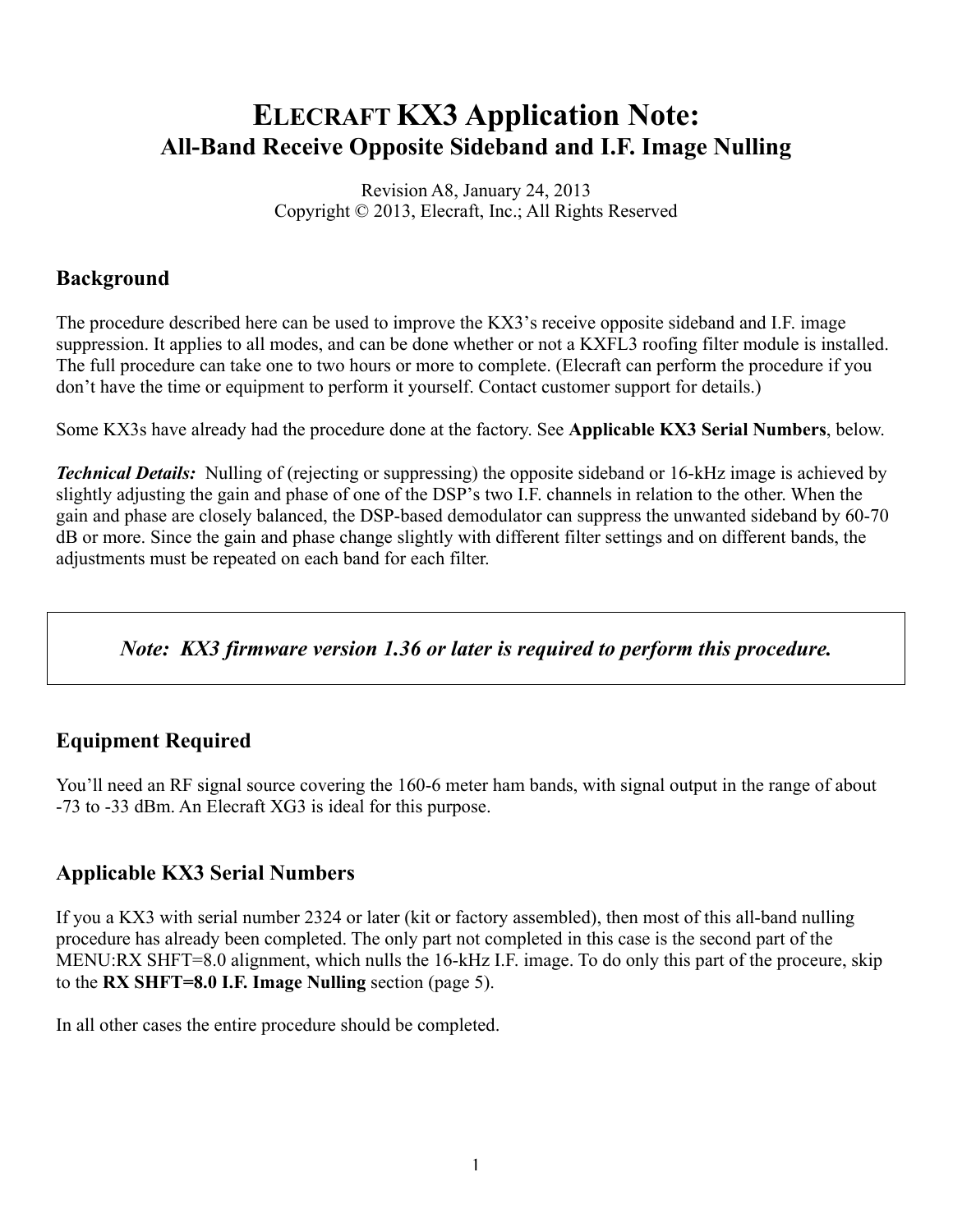## Preparation for Receive Opposite Sideband and I.F. Image Nulling

The following steps prepare the KX3 for all-band nulling (RXSBNL\*). These steps can be safely used prior to performing the Per-Filter procedure (with RX SHFT=NOR), as well as either of the RX SHFT=8.0 procedures.

- 1. Locate the TECH MD menu entry and set it to ON.
- 2. If you have a KXFL3 module installed, make sure the RX XFIL menu entry is set to NOR. If it was set to NOT INST, you must set it to NOR, exit the menu, then turn the KX3 off and back on.
- 3. Set the KX3's power level (PWR) to 0.0. This will prevent accidental damage to your signal source.
- 4. Switch to 160 meters, CW-normal mode. (If you are in CW reverse mode, with the LCD icons showing CW-R, hold the ALT switch to switch to CW normal.)
- 5. Hold the PITCH switch and adjust the knob above it to set the sidetone pitch to 550 Hz.
- 6. In the menu, set DUAL RX to OFF, AGC MD to ON and ATU MD to BYP (if applicable).
- 7. Exit the menu.
- 8. Look at the DSP filter graphic. If the two "wings" are not present at either end, NORMalize the filter bandwidth by holding the PBT knob (sets bandwidth to 400 Hz in CW mode, with the passband centered). If you have a KXFL3 filter module installed, the FL3 icon will be on (otherwise, FL1). Note: Holding NORM alternates between the normalized passband and some other user-configured passband.
- 9. Turn on RIT and set the offset to -1.10 kHz. Then turn RIT OFF (for now).
- 10. Set up your all-band RF signal source for an output level between -73 dBm (S9) and -33 dBm (S9+40). (The signal source will be connected to the KX3 later.)
- 11. Set up your all-band RF signal source for the following target frequencies, +/- 50 Hz, within each band (160-6 meters): 1810, 3510, 5310, 7010, 10110, 14010, 18110, 21010, 24910, 28010, 50010. Note: These frequencies avoid band edges, where very weak system clock birdies may be present.
- 12. If your the output of your RF signal source is higher than about S9+30 (-43 dBm), you'll need to turn the KX3's preamp OFF on every band (using the PRE switch). If lower than this level, turn the preamp ON. This will ensure a signal in the best range for the nulling steps that follow.
- 13. (Note: If you're setting up for the I.F. image nulling procedure on page 5, skip this step.) Switch the KX3 to each band in turn, starting with 160 meters, and set VFO A to the frequencies noted above for the RF signal source.
- 14. Connect the signal source to the KX3's antenna jack. Set both the KX3 and the signal source to the first band to be aligned (160 m). Adjust the AF gain control for a comfortable listening level. Note: If you're preparing to null the RX SHFT=8.0 I.F. image, you may not hear any signal at this time since the VFO is offset from the signal source by 16 kHz. In all other cases you should hear a strong signal.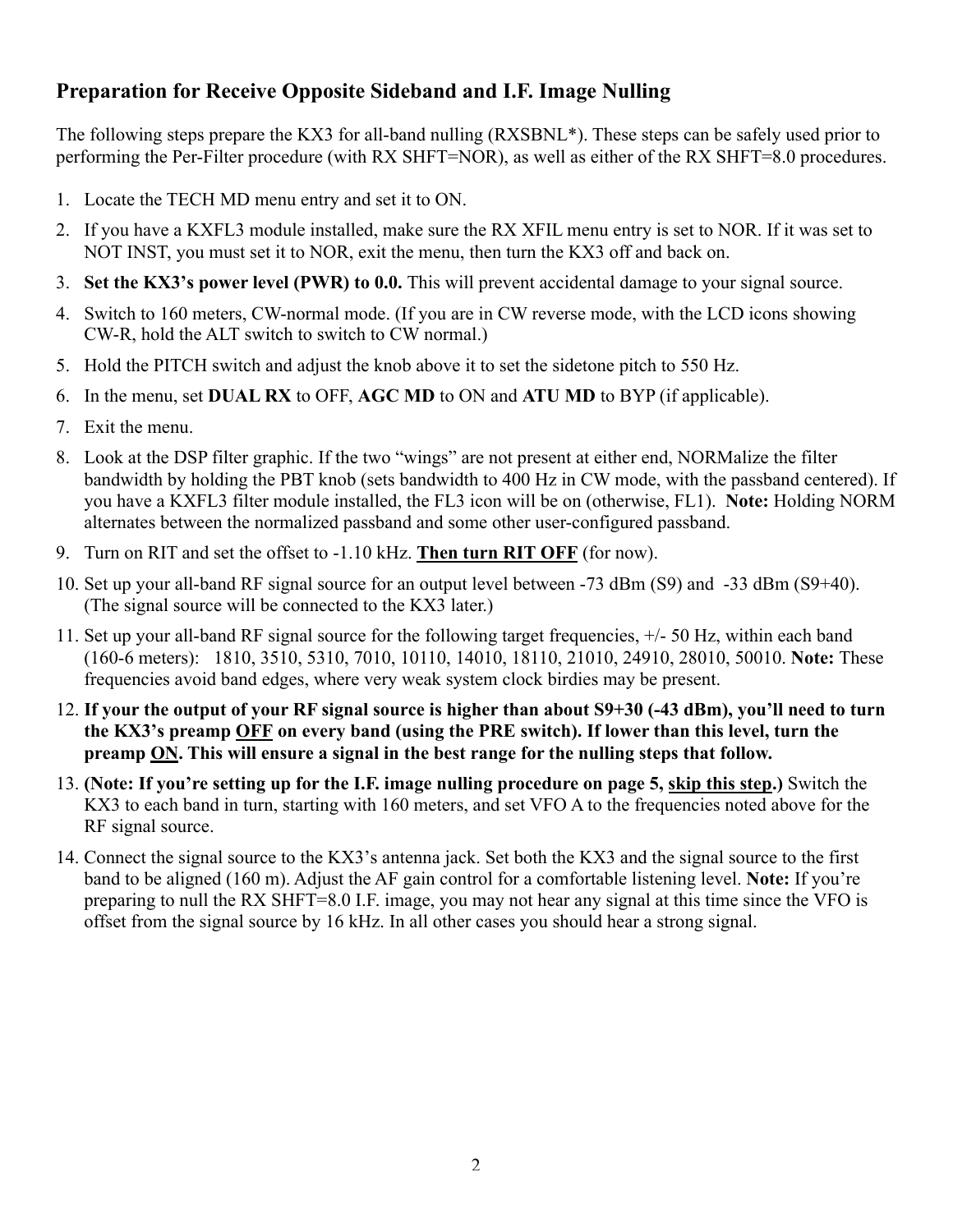## Per-Filter Opposite-Sideband Nulling (RX SHFT = NOR)

In this step, you will be nulling (rejecting) the unwanted audio opposite sideband signal for each of the KX3's three filter settings (or just for FL1 if you don't have a KXFL3 module installed). Note: You may need to tap a specified switch more than once in order to complete some steps.

- 1. Follow the Preparation steps on page 2 if you have not already done so. The VFO and signal source will be on the same frequency on each band as explained on page 2, step 13.
- 2. Locate the RX SHFT menu entry. Unlock the menu parameter by holding the KHZ switch for about 3 seconds. The lock icon will turn off. Set the RX SHFT paremeter to NOR.
- 3. Tap BAND+, moving to 80 meters (3.5 MHz), then set the RX SHFT parameter for this band to NOR. Also set the mode to CW normal if it isn't already. Continue through 6 meters (50 MHz), tapping BAND+ each time, setting the parameter to NOR and the mode to CW normal. Exit the menu.
- 4. Locate the RXSBNL menu entry and unlock it.
- 5. If the menu entry name is RXSBNUL, tap CMP to change it to RXSBNL\*. If it was already RXSBNL\*, all or part of the all-band nulling procedure may have been completed earlier. It is OK to repeat the prodedure.
- 6. This step will initialize all per-band/per-filter RXSBNL\* settings to default values: Hold the CLR switch (1/2 second or longer).
- 7. Optimize gain and phase settings as follows:
	- a. Set both the signal source and KX3 to the target band (starting with 160 m, at 1810 kHz). Make sure you're in CW mode. (Note: You can change bands and modes from within the RXSBNUL menu entry.) You should hear a strong signal, and see an S-meter reading of between S9 and S9+30 dB. If not, adjust the preamp setting or the level of your signal source.
	- b. Turn on RIT if it isn't already on, and make sure the offset is set to -1.10 kHz; you'll now hear the *opposite sideband* signal, which should be considerably weaker.
	- c. Make sure the passband is NORMalized ("wings" showing at the ends of the DSP graphic). If you have a KXFL3 installed, FL3 should now be selected. Otherwise it will be FL1.
	- d. Tap the APF switch to automatically find the ideal GAIN and PHASE settings. This takes about 10-15 seconds. VFO A will show both gain (G) and phase (P) values during the automated search.
	- e. The depth of null should be entirely adequate—about 60-70 dB—with the automatically selected values. However, you can optionally adjust GAIN or PHASE manually to slightly deepen the null. To do this, tap PRE or ATTN to select GAIN or PHASE, respectively, then adjust VFO A.
	- f. If you have a KXFL3 module installed, increase the filter bandwidth using the PBT knob (function II, WIDTH) until the FL2 icon turns on. Then repeat steps (d) and (e). When this is completed, increase the bandwidth further until the FL1 icon turns on, then repeat steps (d) and (e) again.
	- g. Staying in the RXSBNL\* menu entry, tap BAND+ to move to the next higher band. The band edge (not the actual VFO frequency) will be briefly flashed. Repeat steps (c) through (f) on this band.
	- h. Repeat step (g) on each band up through 6 meters (50 MHz).
- 6. If you are not planning to do the RX SHFT=8.0 nulling procedures (pages 4 and 5), restore your power level, CW sidetone pitch, and ATU mode (ATU MD menu entry).
- 7. Do a Configuration Backup *(KX3 Utility)*. This will preserve changes made during this procedure.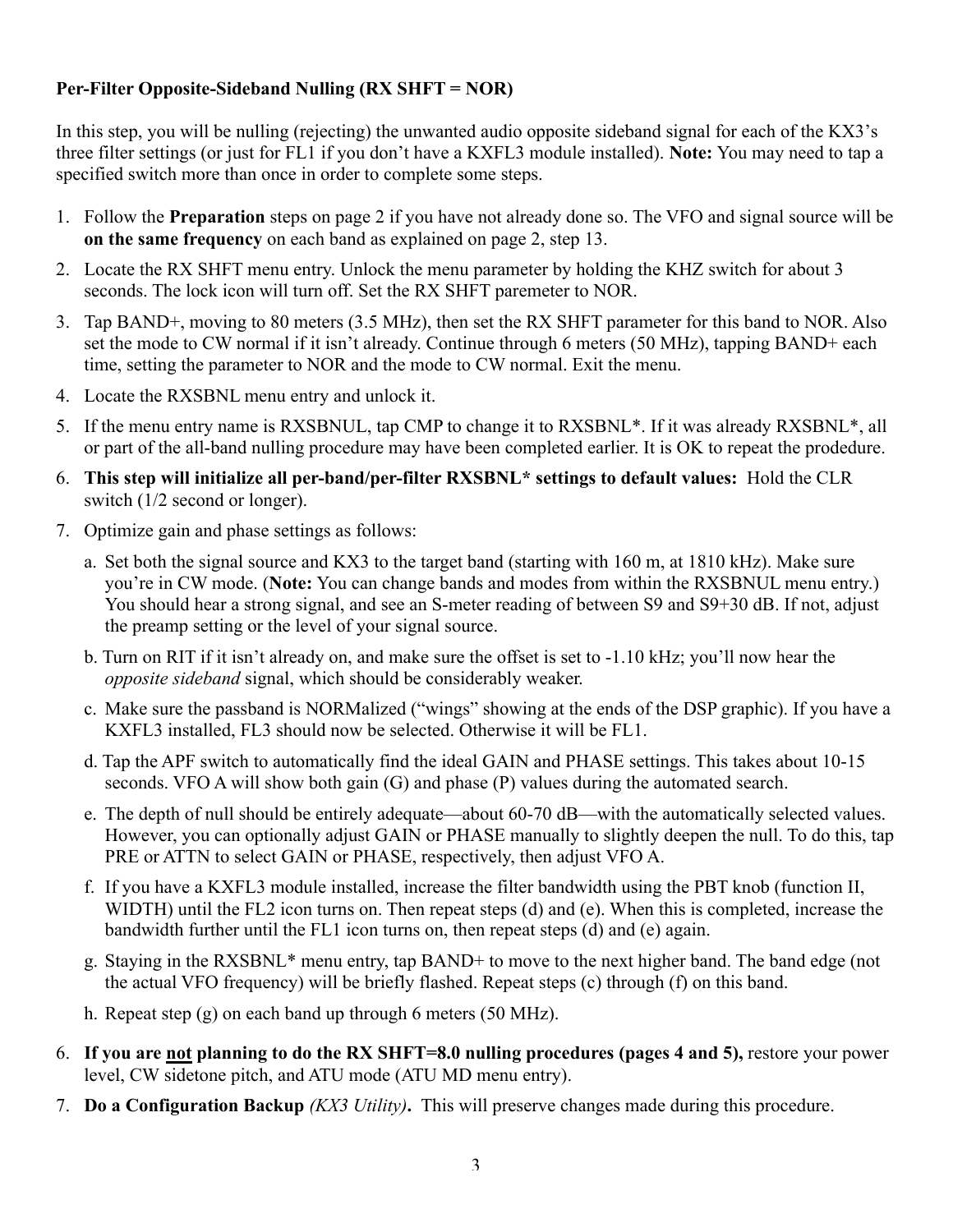### RX SHFT=8.0 Opposite-Sideband Nulling

The KX3's RX SHFT=8.0 (kHz) menu setting can be used to improve the receiver's rejection of certain types of interference. If you use this setting, you should perform the nulling procedure. RX SHFT=8.0 nulling is done first for the audio opposite sideband signal (this section), then for the 16-kHz I.F. image (next section). The latter was added to the KX3 with firmware release 1.36.

#### Note: Prior to doing this part of the procedure, you should have completed Per-Filter nulling (page 3).

- 1. Follow the Preparation steps on page 2 if you have not already done so. The VFO and signal source will be on the same frequency on each band as explained in step 13 on that page.
- 2. Locate the RX SHFT menu entry. Unlock the menu parameter by holding the KHZ switch for about 3 seconds. The lock icon will turn off. Set the RX SHFT paremeter to 8.0.
- 3. Tap BAND+, moving to 80 meters (3.5 MHz), and set the RX SHFT parameter for this band to 8.0. Also set the mode to CW normal if it isn't already. Continue through 6 meters (50 MHz), tapping BAND+ each time, setting the parameter to 8.0 and the mode to CW normal. Exit the menu.
- 4. Locate the RXSBNL\* menu entry and unlock it. The "FL1" icon should be flashing as reminder that RX SHFT is in effect. Note: If the menu entry name is RXSBNUL, you may not have done the Per-Fiilter nulling procedure, which should be completed first
- 5. Optimize RX SHFT=8.0 gain and phase settings as follows:
	- a. Set both the signal source and KX3 to the target band (starting with 160 m, at 1810 kHz). Make sure you're in CW mode. (Note: You can change bands and modes from within the RXSBNUL menu entry.) You should hear a strong signal, and see an S-meter reading of between S9 and S9+30 dB. If not, adjust the preamp setting or the level of your signal source.
	- b. Turn on RIT if it isn't already on, and make sure the offset is set to -1.10 kHz; you'll now hear the *opposite sideband* signal, which should be considerably weaker.
	- c. Make sure the passband is NORMalized ("wings" showing at the ends of the DSP graphic).
	- d. Tap the APF switch to automatically find the ideal GAIN and PHASE settings. This takes about 10-15 seconds. VFO A will show both gain (G) and phase (P) values during the automated search.
	- e. The depth of null should be entirely adequate—about 60-70 dB—with the automatically selected values. However, you can optionally adjust GAIN or PHASE manually to slightly deepen the null. To do this, tap PRE or ATTN to select GAIN or PHASE, respectively, then adjust VFO A.
	- f. Staying in the RXSBNL\* menu entry, tap BAND+ to move to the next higher band. The band edge will be briefly flashed. Repeat steps (c) through (e) on this band.
	- g. Repeat step (f) on each band up through 6 meters (50 MHz).
- 6. If you are not planning to do the I.F. image nulling procedure (page 5), restore your power level, CW sidetone pitch, and ATU mode (ATU MD menu entry).
- 7. Do a Configuration Backup *(KX3 Utility)*. This will preserve changes made during this procedure.